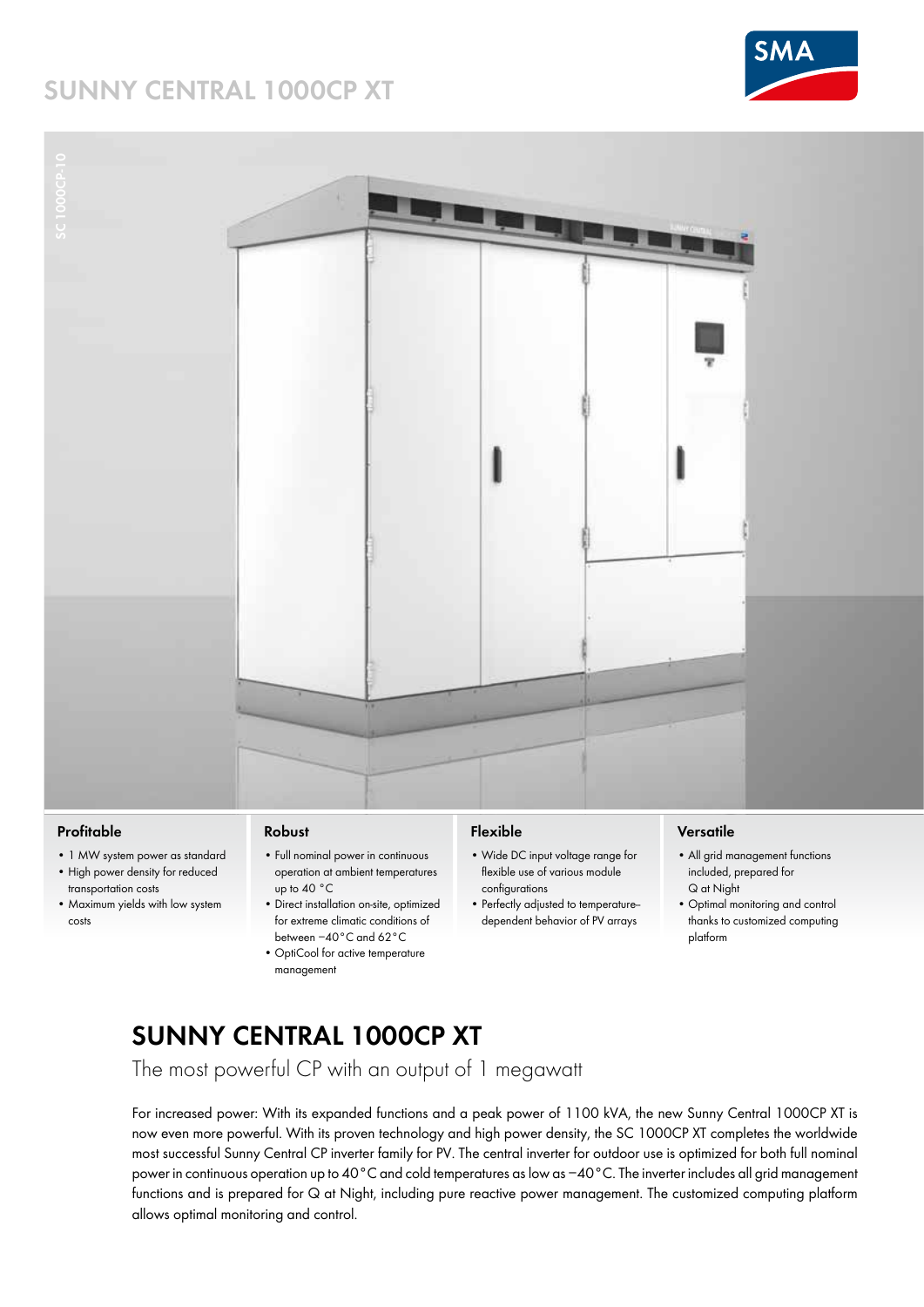# **SUNNY CENTRAL 1000CP XT**

| <b>Technical Data</b>                                                                                       | Sunny Central 1000CP XT                                                                                                                                               |
|-------------------------------------------------------------------------------------------------------------|-----------------------------------------------------------------------------------------------------------------------------------------------------------------------|
| Input (DC)                                                                                                  |                                                                                                                                                                       |
| Max. DC power ( $\textcircled{a}$ cos $\varphi$ = 1)                                                        | 1,122 kW                                                                                                                                                              |
| Max. input voltage                                                                                          | 1,000 V                                                                                                                                                               |
| $V_{MPP,min}$ at $I_{MPP} < I_{DCmax}$                                                                      | 596 V                                                                                                                                                                 |
| MPP voltage range (@ 25°C / @ 40°C / @ 50°C) <sup>1,2</sup>                                                 | 688 to 850 V <sup>3</sup> / 625 to 850 V <sup>3</sup> / 596 to 850 V <sup>3</sup>                                                                                     |
| Rated input voltage                                                                                         | 688 V                                                                                                                                                                 |
| Max. input current                                                                                          | 1,635 A                                                                                                                                                               |
| Max. DC short-circuit current                                                                               | 2,500 A                                                                                                                                                               |
| Number of independent MPP inputs                                                                            |                                                                                                                                                                       |
| Number of DC inputs                                                                                         | 9                                                                                                                                                                     |
| Output (AC)                                                                                                 |                                                                                                                                                                       |
| AC power (@ 25 °C / @ 40 °C / @ 50 °C)                                                                      | 1,100 kVA / 1,000 kVA / 900 kVA                                                                                                                                       |
| Nominal AC voltage / nominal AC voltage range                                                               | 405 V / 365 V to 465 V                                                                                                                                                |
| AC power frequency / range                                                                                  | 50 Hz, 60 Hz / 47 Hz to 63 Hz                                                                                                                                         |
| Rated power frequency / rated grid voltage                                                                  | 50 Hz / 405 V                                                                                                                                                         |
| Max. output current / max. total harmonic distortion                                                        | 1,568 A / 0,03                                                                                                                                                        |
| Power factor at rated power / displacement power factor adjustable                                          | 1 / 0.9 overexcited to 0.9 underexcited                                                                                                                               |
| Feed-in phases / connection phases                                                                          | 3/3                                                                                                                                                                   |
| Efficiency <sup>4</sup>                                                                                     |                                                                                                                                                                       |
| Max. efficiency / European efficiency / CEC efficiency                                                      | 98.7% / 98.4% / 98.5%                                                                                                                                                 |
| <b>Protective devices</b>                                                                                   |                                                                                                                                                                       |
| Input-side disconnection device                                                                             | Motor-driven load-break switch                                                                                                                                        |
| Output-side disconnection device                                                                            | AC circuit breaker                                                                                                                                                    |
| DC overvoltage protection                                                                                   | Type I surge arrester                                                                                                                                                 |
| Lightning protection (according to IEC 62305-1)                                                             | Lightning Protection Level III                                                                                                                                        |
|                                                                                                             | $\bullet$ / $-$                                                                                                                                                       |
| Stand-alone grid detection active / passive                                                                 |                                                                                                                                                                       |
| Grid monitoring                                                                                             |                                                                                                                                                                       |
| Ground fault monitoring                                                                                     | $\circ$ / $\circ$                                                                                                                                                     |
| Insulation monitoring                                                                                       | $\circ$                                                                                                                                                               |
| Surge arrester for auxiliary power supply                                                                   |                                                                                                                                                                       |
| Protection class (according to IEC 62103) / overvoltage category (according to IEC 60664-1)<br>General data | 1/111                                                                                                                                                                 |
|                                                                                                             |                                                                                                                                                                       |
| Dimensions $(W / H / D)$                                                                                    | 2,562 / 2,272 / 956 mm (101 / 89 / 38 inches)                                                                                                                         |
| Weight                                                                                                      | 1900 kg / 4300 lb<br>$-25^{\circ}$ C to 62 $^{\circ}$ C / $-13^{\circ}$ F to 144 $^{\circ}$ F                                                                         |
| Operating temperature range                                                                                 |                                                                                                                                                                       |
| Extended operating temperature range                                                                        | O (-40°C to 62°C / -40°F to 144°F)                                                                                                                                    |
| Noise emission <sup>5</sup>                                                                                 | $68$ db(A)                                                                                                                                                            |
| Max. self-consumption (operation) <sup>6</sup> / self-consumption (night)                                   | 1950 W / < 100 W                                                                                                                                                      |
| External auxiliary supply voltage                                                                           | 230 V / 400 V (3 / N / PE)                                                                                                                                            |
| Cooling concept                                                                                             | OptiCool                                                                                                                                                              |
| Degree of protection: electronics / connection area (according to IEC 60529) / according to IEC 60721-3-4   | IP54 / IP43 / 4C2, 4S2                                                                                                                                                |
| Application in unprotected outdoor environments / indoor                                                    | $\bullet$ / $\circ$                                                                                                                                                   |
| Maximum permissible value for relative humidity (non-condensing)                                            | 15%  95%                                                                                                                                                              |
| Maximum operating altitude above MSL 2,000 m / 4000 m                                                       | $\bullet$ / $\circ$                                                                                                                                                   |
| Fresh air consumption (inverter)                                                                            | 3000 $m^3/h$                                                                                                                                                          |
| <b>Features</b>                                                                                             |                                                                                                                                                                       |
| DC connection / AC connection                                                                               | Ring terminal lug / ring terminal lug                                                                                                                                 |
| Display                                                                                                     | HMI touch display                                                                                                                                                     |
| Communication / protocols                                                                                   | Ethernet (optical fiber optional), Modbus                                                                                                                             |
| DC current monitoring (Zone monitoring / String monitoring)                                                 | O/O                                                                                                                                                                   |
| SC-COM / Plant monitoring                                                                                   | • / O (via Sunny Portal)                                                                                                                                              |
| Color enclosure / door / base / roof                                                                        | RAL 9016 / 9016 / 7004 / 7004                                                                                                                                         |
| Guarantee: 5 / 10 / 15 / 20 / 25 years                                                                      | $\bullet$ /0/0/0/0                                                                                                                                                    |
| Configurable grid management functions                                                                      | Power reduction, reactive power setpoint, dynamic grid support (e.g. LVRT)                                                                                            |
| Certificates and approvals (more available on request)                                                      | EN 61000-6-2, EN 61000-6-4, EMC-conformity, CE-conformity,<br>BDEW-MSRL / FGW / TR8, Arrêté du 23/04/08, R.D. 1663 / 2000,<br>R.D. 661 / 2007, P.O. 12.3 / IEEE 15477 |
| • Standard features<br>O Optional features - Not available                                                  |                                                                                                                                                                       |
| Type designation                                                                                            | SC 1000CP-10                                                                                                                                                          |
|                                                                                                             |                                                                                                                                                                       |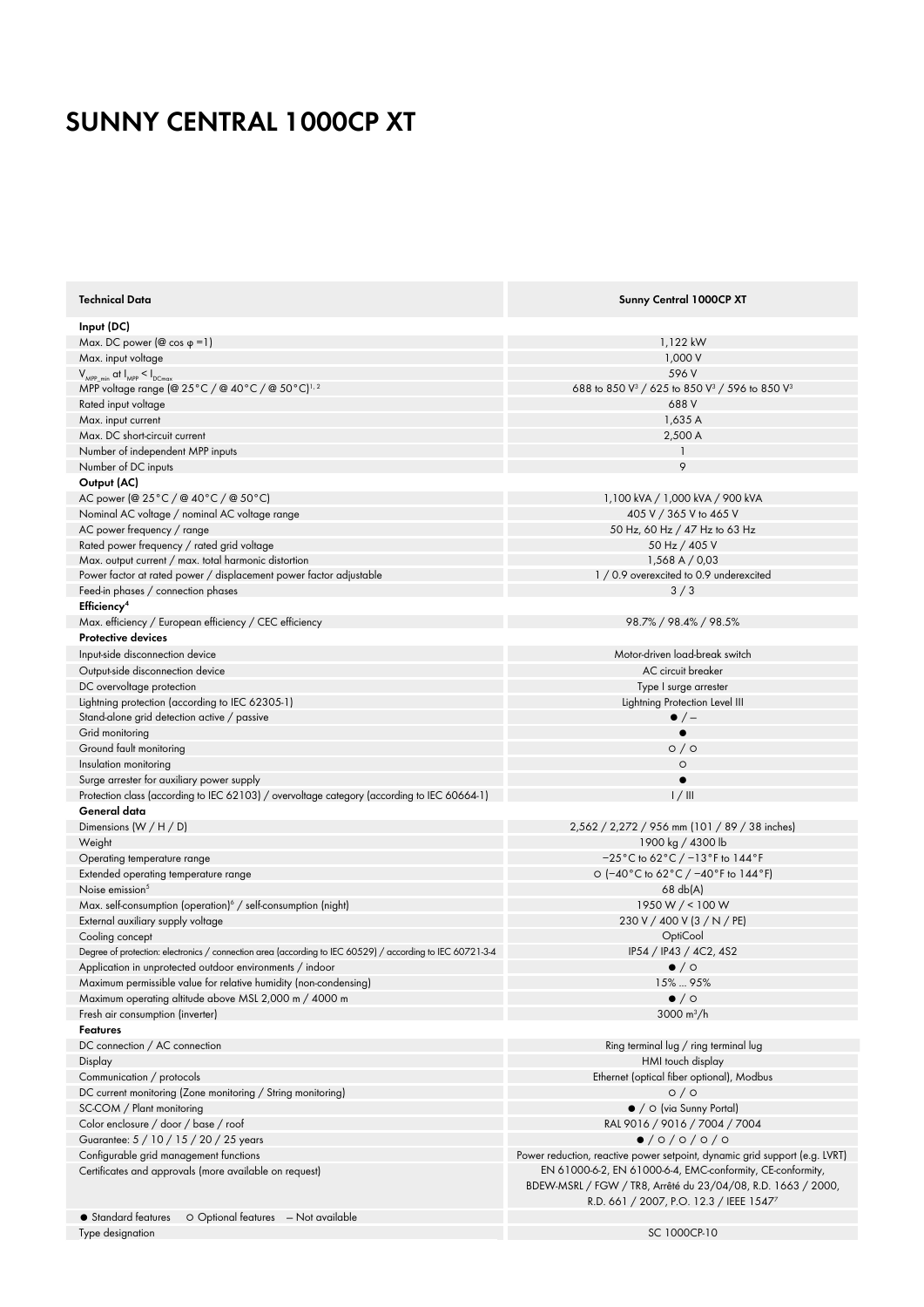### **PLANT Diagram**



#### **Efficiency Curve**



1) At 1.05  $U_{AC, nom}$  and cos φ = 1

2) Further AC voltages, DC voltages and power classes can be configured (for more detailed information, see technical information at www.SMA.de)

3) up to 900 V on request

4) Efficiency measured without internal power supply

5) Sound pressure level at a distance of 10 m

6) Self-consumption at rated operation

7) Designed and type-tested in accordance with IEEE 1547, serial tests are possible on an optional basis